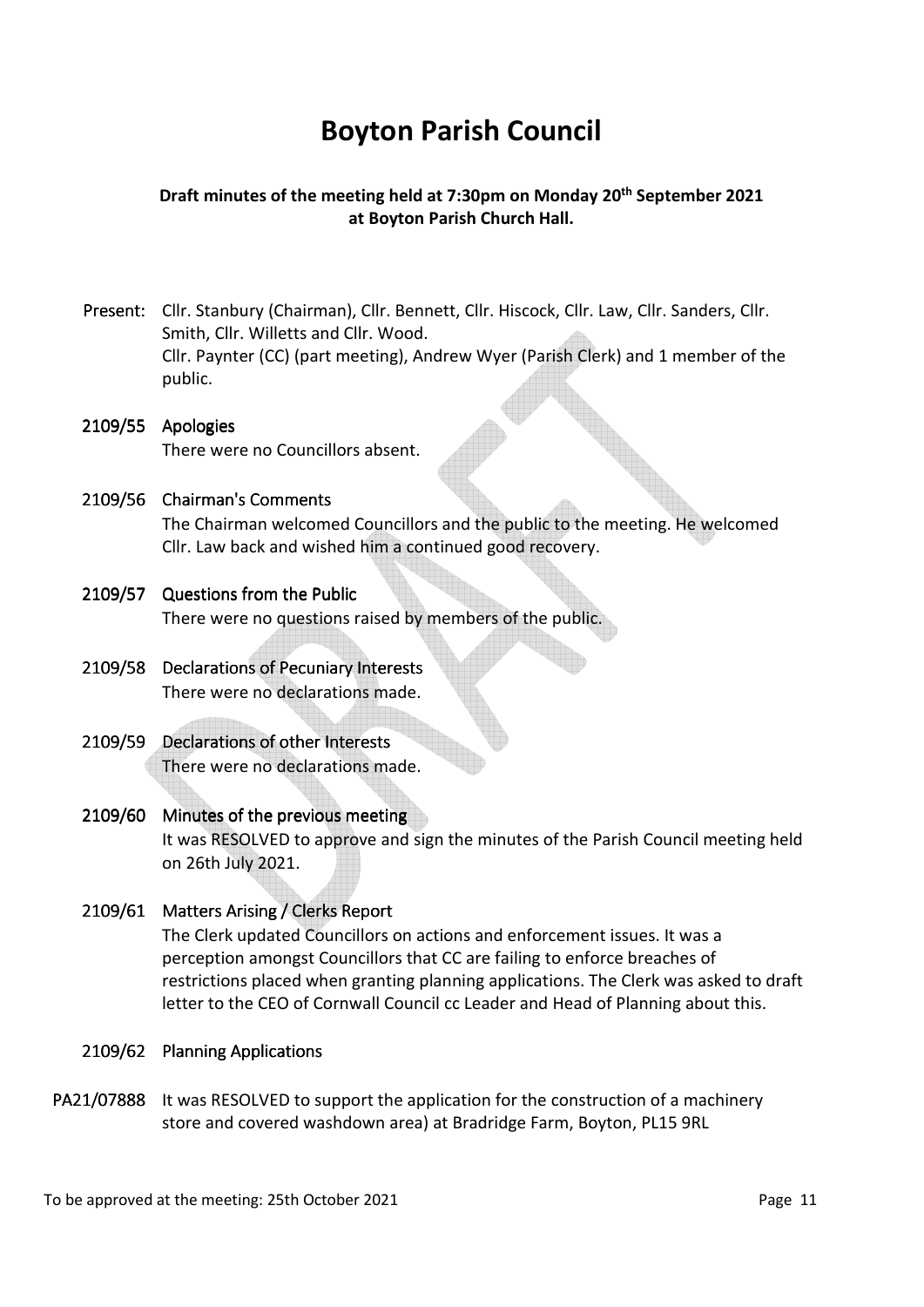|               | Chq. 835 Mr. A. Wyer | Salary (September)         | £309.80 |
|---------------|----------------------|----------------------------|---------|
| Chq. 836 HMRC |                      | PAYE (September)           | £77.60  |
|               | Chq. 837 Mr. A. Wyer | Salary (Backdated payrise) | £350.40 |
| Chq. 838 HMRC |                      | PAYE (Backdated payrise)   | £87.70  |
|               | Chq. 839 John Conway | Audit (2020 & 2021)        | £159.40 |

### 2109/64 Speeding Traffic

 It was RESOLVED to purchase a VARIO radar speed display to be sited at the south end of the village and an Auto Speed Watch camera to be sited at the north end of the village. Cornwall Highways dept have confirmed their willingness to assist with new poles if necessary.

#### 2109/65 Cornwall Council

 The following comments on Planning, Devolution & Waste/Recycling will be submitted.

Planning - Local knowledge asked for but nothing happens when we do. Enforcement of planning conditions – does it happen? There should seamless streamlined accountability between planning and building control to ensure sign-off of completed developments. Pre-Apps – We don't want pre-apps to dilute value of full applications. What is the legal status of pre applications and how can we input local knowledge if not consulted?

Devolution of services – not relevant to us.

Waste/Recycling – Please don't change! Weekly collections please!

### 2109/66 Grass Cutting Contract

 It was RESOLVED to draw up a map of the areas to be covered by the contract. The contract would also be amended to specifically include strimming around the edges of the grass and planted areas. The contract would be for one calendar year and tenders would be invited. Once it is ready, the invitation to tender for the contract should go on Boyton Facebook page, Launceston Marketplace, the Boyton PC website, the notice boards and in the Village Diary.

### 2109/67 Correspondence

The correspondence was NOTED.

### 2109/68 Members Announcements

 The following issues were identified: Under Lane sign warning unsuitable – obscured. (Andi to log) BT diversion down Under Lane completely unsuitable! (refer to Oliver Jones) Smell from sewage plant. (Andi to log with SWW) Little Sutton (sharp bend) "slow down" sign? Verge damage on same road (Oliver Jones)